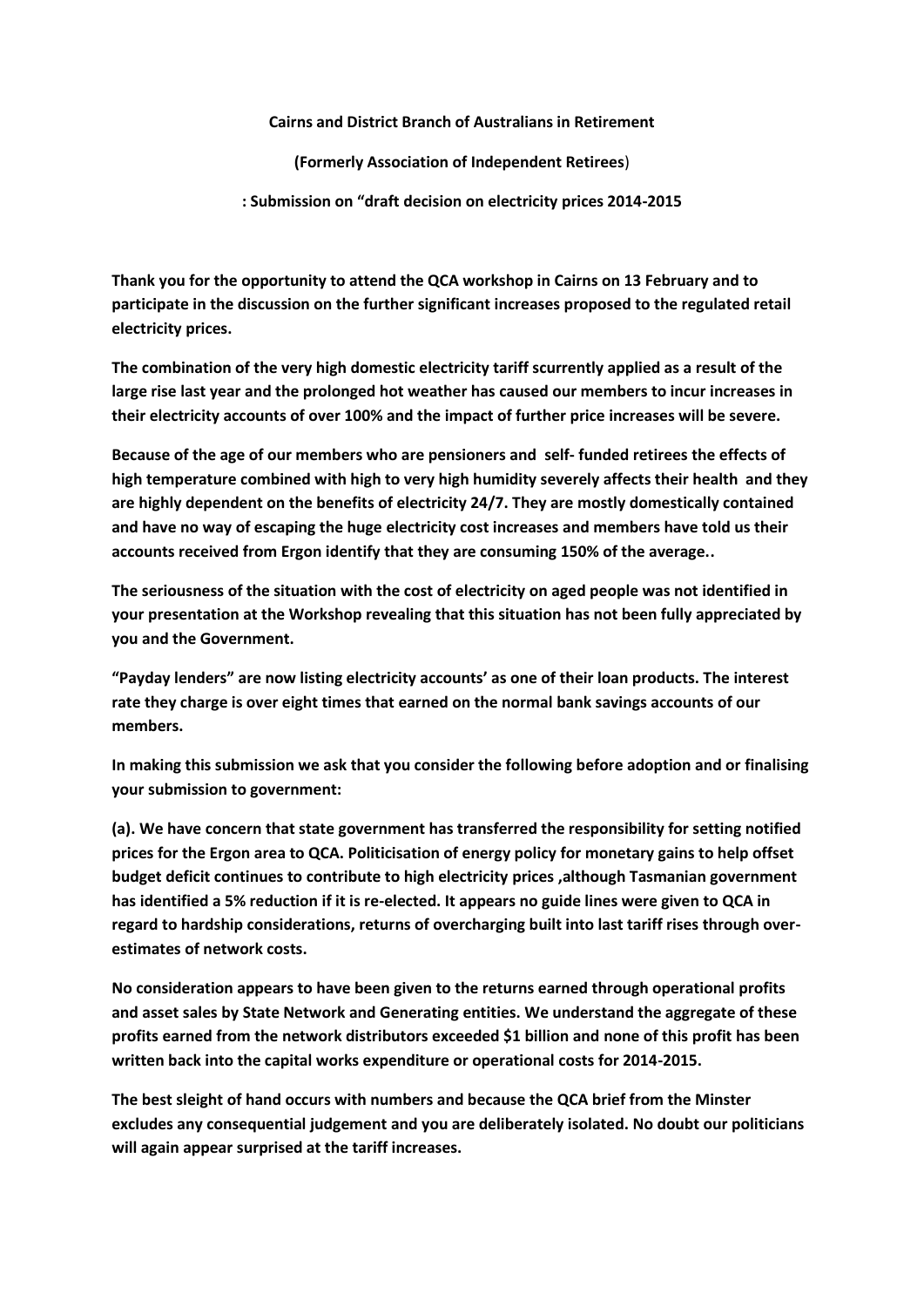**The overview we left the Workshop on 13 February with was that QCA could not be held accountable for the outcome of the review of electricity tariffs because it was caused by others. QCA and their consultant processed the figures provided by National and State Electrical Authorities including the likes of R.E.T. in line with the Minister's letter of engagement.**

**(b). The Grattan Institute's new report identifies that excess profits have been earned by setting tariffs that are too high given the low risk the suppliers face as monopolies. Acknowledging that the RBA continues to set interest rates below 3%, how much profit has been built into the tariffs that will be applied by Ergon? Will Ergon customers again be burdened with a competition incentive percentage of 5% on top of the 9+profit % built into the network costs?**

**(c). Because the Prime Minister has clearly stated his government intends to remove the' carbon tax 'and the political status indicates this should occur before or about July this year, we ask that the carbon tax component or the overall tariff increase be held over until the government decision is passed. If as has been mentioned the tax removal is retrospective, will you refund the charges within that respective time? Federal Parliament has resumed and the government will endeavour to repeal the carbon tax asap..**

**.(d) We understand Ergon and Energex in their 2012/2013 budget made significant over-provision for capital works which would have built into the last regulated tariff increase that incorporated these budgets. You acknowledged this when questioned at the Workshop. We are not able to find where you have returned this money taken from electricity consumers through the inclusion of the over provision. We guess there was also a profit component for this over provision built into the tariff.**

**(e) The Grattan Institute report further reinforces our belief that our members like other consumers in Queensland are being financially punished for allowing the government to grant approval for the government electrical entities in Queensland to 'gold plate' the power networks. The provision for capital expenditure on networks for 2014/2015 should be severely cut and adjusted to the real power needs.**

**(f). We suspect that your Association made the original tariff (Queensland ) recommendations to government on the solar roof-top panel installations which are having increasing impact on the regulated domestic electricity tariffs. This was clearly ill-thought out and a misjudgement for which our members and other domestic consumers are now paying.**

**The Abbot government has an upcoming review of the RET and will be examining the payments already made to renewable energy projects. It is expected they will wind back the projected growth of solar installations. We understand many overseas countries are underway with the reduction process. Will the tariffs be immediately adjusted when this wind back occurs?**

**Why are the units of electricity generated by the roof top solar installations not considered as part of and costed at the electricity market price and subsidies from network profits by state government for the over-pricing in the individual contracts.**

**(g). Has consideration been given to how tariffs would be adjusted if private sector funding of energy assets as outcomes of the Rothchild& Bank of America scoping studies occurs ??**